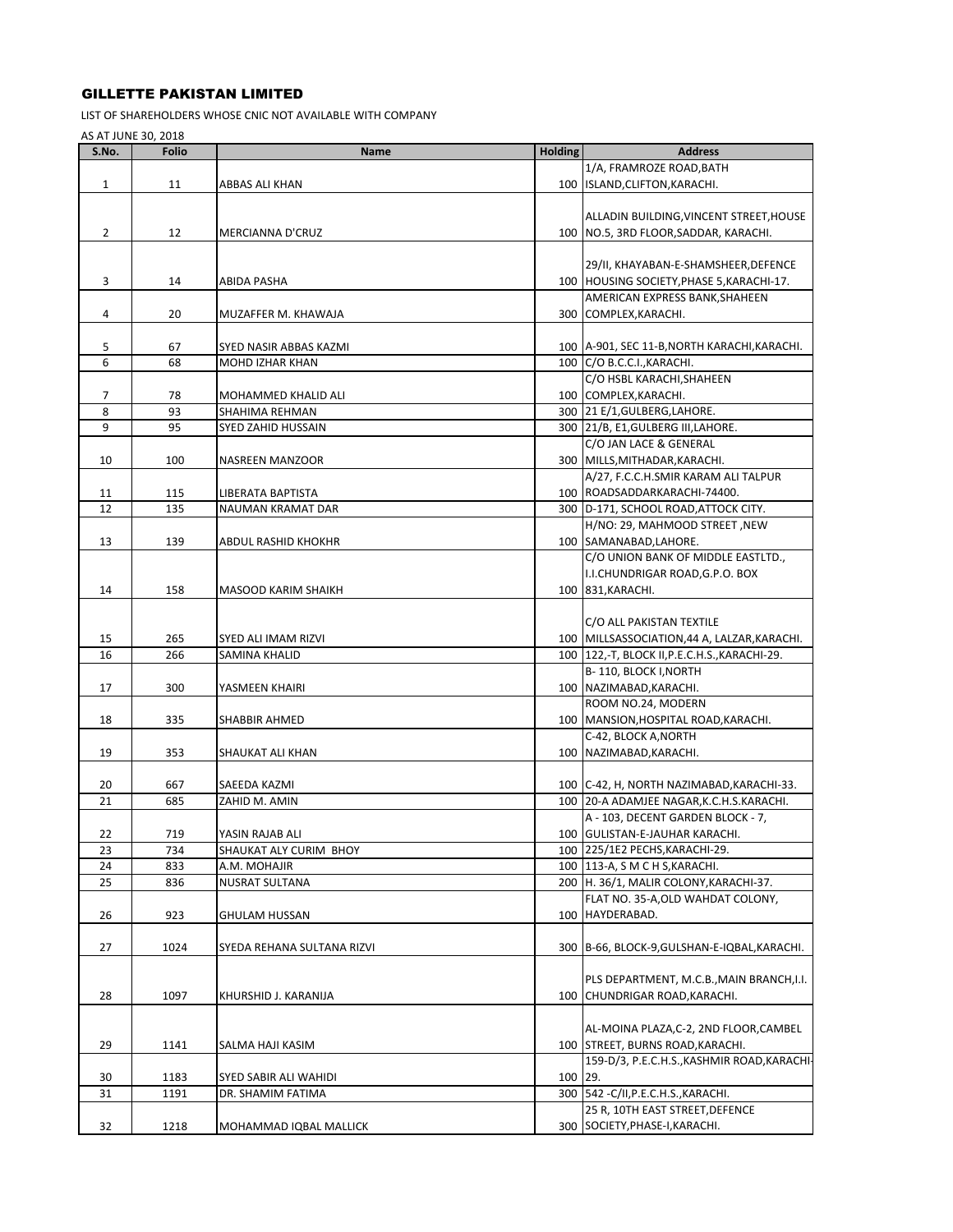|    |      |                          | 54, JINNAH CO-OPERATIVEHOUSING              |
|----|------|--------------------------|---------------------------------------------|
| 33 | 1230 | <b>MOHAMMAD SHEHZAD</b>  | 100 SOCIETY, BLOCK 7 & 8, KARACHI-8.        |
|    |      |                          | NO-6, ISMAIL MANSION, STRECHEN ROAD,        |
| 34 | 1303 | SAKINA VEJLANI           | 100 PAKISTAN CHOWK, KARACHI.                |
|    |      |                          | C/O. 3RD FLOOR, QASR-E-MARIAM, O.T.         |
|    |      |                          | 9/158, OPP: HILAL MARKET, KAGZI             |
| 35 | 1320 | A. ZABBAR                | 100   BAZZAR, KARACHI.                      |
|    |      |                          | F-8 DAULAT SQUAREBLOCK-13-B GULSHAN-E-      |
| 36 | 1475 | IRFAN AHMED              | 100   IQBALKARACHI.                         |
|    |      |                          |                                             |
|    |      |                          | C/O M. ARIF, PLOT NO.L-Y 3/14, BILQIS       |
|    |      |                          | MANZIL, 4TH FLOOR, WALI MOHD YAQOOB         |
|    |      |                          |                                             |
| 37 | 1691 | <b>ALTAF</b>             | 100 ROAD, MEMON SOCIETY, KARACHI.           |
|    |      |                          | C/O ARIF BOHLA, 504/3, FEDERAL B.           |
| 38 | 1692 | ANWAR                    | 100 AREA, KUTIYANA MOHALA, KARACHI.         |
|    |      |                          | C/O ILYAS, G.K. 7/8586,5TH FLOOR, RABIA     |
|    |      |                          | PALACE, BAGH-E-ZAHRA STREET, KHARADAR,      |
| 39 | 1698 | <b>HAJI ABOOBAKER</b>    | 100 KARACHI.                                |
|    |      |                          |                                             |
|    |      |                          | C/O M.C.B. LTD., UNI TOWER                  |
| 40 | 1699 | IQBAL                    | 100 BRANCH, HASRAT MOHANI ROAD, KARACHI.    |
|    |      |                          | C/O YOUNIS, 1735/626, NEW ANJAM             |
| 41 | 1700 | MUHAMMAD IQBAL           | 100 COLONY, BALDIA TOWN SHIP, KARACHI.      |
|    |      |                          | BANGLOW NO 8 SWEET HOMESBLOCK NO            |
| 42 | 1707 | IQBAL PARVEZ KAZMI       | 300 19 GULISTAN-E-JAUHARKARACHI.            |
|    |      |                          | 75, MAQBOOL ABAD, ALAMGIR                   |
| 43 | 1718 | MOHD JAMAL               | 100 ROAD, KARACHI.                          |
| 44 | 1749 | RAKHSANDA NUSRAT         | 100 B-196/10, FEDERAL B. AREA, KARACHI.     |
|    |      |                          | A-52, HAQ BAHOO PLAZA, BLOCK 13-C,          |
| 45 | 1804 | KISHWAR JAHAN            | 100   GULSHAN-E-IQBAL, KARACHI.             |
|    |      |                          | H.NO. A-116, STREET NO 7, OPP. MASJID       |
|    |      |                          | QABA, BLOCK NO. 13-C, GULSHAN-E-IQBAL,      |
|    |      |                          | 100 KARACHI.                                |
| 46 | 1805 | FATIMA IMTIAZ            |                                             |
|    |      |                          | C/O RECKITT & COLMAN OF PAK.LTD.,           |
|    |      |                          | NELSONS CHAMBERS, I.I. CHUNDRIGAR           |
| 47 | 1835 | M. ISHRAT HASAN          | 100 ROAD, KARACHI.                          |
|    |      |                          |                                             |
|    |      |                          | M.C.B. LTD, R/O SOUTH ROOM NO G&H, AL-      |
| 48 | 1864 | KHAWJA RIYAZ AHMED       | 100 HAROON, 10-GARDEN ROAD, KARACHI.        |
|    |      |                          | ROOM NO.8, MEMON MANZIL, NANAK              |
| 49 | 1871 | MOHAMMED AMIN            | 200 WADA, KARACHI.                          |
|    |      |                          | HOUSE NO.                                   |
| 50 | 1976 | MUZAMMIL HUSSAIN         | 100   174/E/11, LATIFABAD, HYDERABAD.       |
|    |      |                          | MUSLIM COMMERCIAL BANK LTD., 72-THE         |
| 51 | 2032 | CHAUDRY FAYYAZ AHMED     | 100 MALL, LAHORE.                           |
|    |      |                          | C/O 45 NATIONAL TOWN, SANDA                 |
| 52 | 2033 | ANWAR ALI                | 100 ROAD, LAHORE.                           |
|    |      |                          | HOUSE NO. 21 B-II, BLOCK-L, GULBERG-        |
| 53 | 2035 | GHULAM MUSTAFA RANA      | 100 III, LAHORE. 54600.                     |
|    |      |                          |                                             |
|    |      |                          | INVESTMENT CORPN. OF PAKISTAN, 5TH          |
|    |      |                          | FLOOR, N.B.P. BUILDING, I.I. CHUNDRIGAR     |
| 54 | 2040 | ICP A/C MR. ZAHEER MIRZA | 100 ROAD, P.O. BOX 5410, KARACHI.           |
|    |      |                          | MEB OFFICE, MUSLIM COMMERCIAL               |
|    |      |                          | BANK, 543/1, SHAHREA CHILTON, QUETTA        |
| 55 | 2137 | ABBAS MAHMOOD            | 100 CANTT.                                  |
|    |      |                          |                                             |
|    |      |                          |                                             |
|    |      |                          | 14/15 HOOR BAI MANZIL, MOHD. BIN            |
| 56 | 2153 | KAMRAN                   | 100 QASSIM ROAD, NEAR SAID CLINIC, KARACHI. |
|    |      |                          | A-267, BLOCK -1, GULSHAN-E-IQBAL, KARACHI-  |
| 57 | 2187 | MANZOOR HUSSAIN SIDDIQUI | 300 75300.                                  |
|    |      |                          | 15- BLOCK-3, MEMON SOCIETY, ALAMGIR         |
| 58 | 2237 | MOHD AFTAB               | 100 ROAD, KARACHI.                          |
|    |      |                          | A-307 ERUM APPARTMENTS, BLOCK-              |
| 59 | 2293 | SALEEM SAJID             | 100   17, GULSHAN-E-IQBAL, KARACHI-75300.   |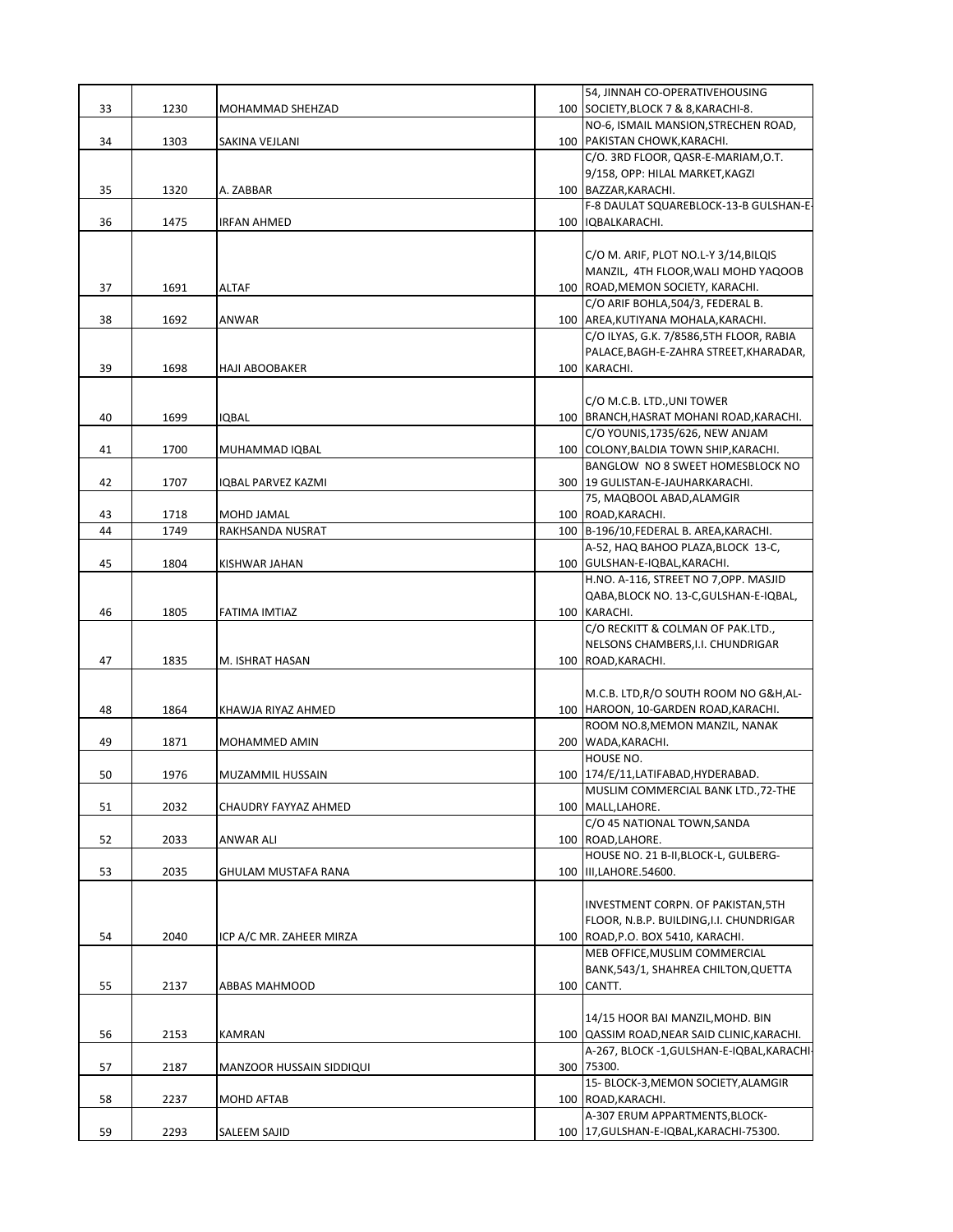|          |              |                            | B-10, GULSHAN-I-FAISALBATH                                   |
|----------|--------------|----------------------------|--------------------------------------------------------------|
| 60       | 2295         | M. NASIR UD DEEN           | 100 ISLANDKARACHI.                                           |
| 61       | 2328         | NAVEEDA TABBASUM           | 100 349/A, S. TOWN, SARGODHA.                                |
|          |              |                            | L-116/9, DASTAGIR                                            |
| 62       | 2344         | MAZAHIR MUSTUFA QUERASHI   | 100   SOCIETY, F.B. AREA, KARACHI.                           |
|          |              |                            |                                                              |
| 63       | 2371         | KHURSHID AKHTAR            | 300 B-17, BLOCK 13, GULSHAN-E-IQBAL, KARACHI.                |
|          |              |                            | 93-BAHADAR YAR JANG SOCIETY, BLOCK                           |
| 64       | 2394         | PARVEEN IQBAL SAEED HASHIM | 100 7&8, KARACHI.                                            |
|          |              |                            | 9A/II, NORTH CENTRAL AVENUE, PHASE I,                        |
| 65       | 2396         | NUSRAT ANSARI              | 100 D.H.A., KARACHI.                                         |
|          |              |                            | ETISALAT HEAD OFFICEP.O. BOX                                 |
| 66       | 2507         | MAQSUD-UL-HASAN            | 100 NO.3838ABU DHABIU. A. E.                                 |
| 67       | 2518         | <b>SHAHNAZ BOKHARI</b>     | 100 483-BFAISAL TOWNLAHORE.                                  |
|          |              |                            | 4-M. B. COMPOUND, SADDAR                                     |
| 68       | 2536         | SYEDA IFFAT JABBAR         | 100 ROAD, PESHAWAR CANTT.                                    |
| 69<br>70 | 2553<br>2611 | MOHAMMAD SALIM QURAISHI    | 100 257, P. I. B. COLONY II, KARACHI-5.                      |
|          |              | SHABANA MOIN               | 300 86/J, BLOCK-II, P. E. C. H. S., KARACHI.                 |
| 71       | 2670         |                            | C/O HABIB BANK LIMITED, CLOTH MARKET<br>100 BRANCH, KARACHI. |
|          |              | ANWAR AHMED MALLIK         | 206, HAMILTON COURTS COMPLEX, NEAR                           |
|          |              |                            | HILAL-E-AHMAR                                                |
| 72       | 2794         | <b>MAHER SULTANA</b>       | 100 HOSPITAL, CLIFTON, KARACHI.                              |
|          |              |                            | HAJI M. SHAFI BUILDING, SHOE                                 |
| 73       | 2811         | <b>BILQUIS LAKHANY</b>     | 100 MARKET, KARACHI.                                         |
|          |              |                            | 383-PEDRO D'SOUZA ROAD, GARDEN                               |
| 74       | 2822         | ABDUL KARIM                | 100 EAST, KARACHI-5.                                         |
|          |              |                            | C/O. ABDUL HAMID MOHD. & SONSP O BOX                         |
|          |              |                            | 4385 302 MUSTAFA CLOTHMARKET (FADOO                          |
|          |              |                            | BUILDING)M A JINNAH ROAD KARACHI-                            |
| 75       | 2846         | ABDUL HAMID                | 100 74000.                                                   |
|          |              |                            | A-5, HABIB CENTREFLAT NO.5, BLOCK-                           |
| 76       | 2865         | NOORDDIN S. LALANI         | 200 5, CLIFTON, KARACHI.                                     |
|          |              |                            | 1249/15, FEDERAL B. AREA, DASTAGIR                           |
| 77       | 2871         | ABDUL ALIM                 | 100 SOCIETY, KARACHI-38.                                     |
|          |              |                            |                                                              |
|          |              |                            | A-106, AYESHA NAGAR, ADJACENT BANTVA                         |
|          |              |                            | HOUSE, OPP.BALOCH HOTEL, PLOT #635-                          |
| 78       | 2935         | <b>HABIB TAYUB</b>         | 100 636SIR SHAH SULEMAN ROAD, KARACHI.                       |
|          |              |                            | 363, MISQUITTA ROAD, GARDEN                                  |
| 79       | 3009         | YUSUF AHMED DADABHOY       | 100 EAST, KARACHI-0509.                                      |
|          |              |                            | O. T. 6/52, IST FLOOR, DEWAN KHILLAN                         |
| 80       | 3362         | RABIA BAI                  | 100 STREET, OLD TOWN, KARACHI.                               |
|          |              |                            | C/O HABIB BANK LTD, KHARADAR                                 |
| 81       | 3467         | IDRES                      | 200 BRANCH, KARACHI.                                         |
|          |              |                            | C/O HABIB BANK LTD, KHARADAR                                 |
| 82       | 3468         | NOOR ALI                   | 200 BRANCH, KARACHI.                                         |
|          |              |                            | 1004, SEA BREEZE PLAZA, SHARAE                               |
| 83       | 3579         | TARIQ AZIZ                 | 100 FAISAL, KARACHI.                                         |
|          |              |                            | 1004, SEA BREEZE PLAZA, SHARAE                               |
| 84       | 3580         | AKBAR ALI                  | 100   FAISAL, KARACHI.<br>4, RAZZAK CHAMBERS, NORTH NAPIER   |
| 85       | 3633         | VAZIR ALI                  | 100 ROAD, KARACHI.                                           |
|          |              |                            |                                                              |
|          |              |                            | ABOO COTTAGEB.R.1/27 1ST FLOOR, JAFFRY                       |
| 86       | 3772         | SALEEM                     | 100 CHOWK, KHARADHAR, KARACHI.                               |
|          |              |                            | A-166 BLOCK-D, NORTH                                         |
| 87       | 3850         | KULSUM BEGUM               | 100 NAZIMABAD, KARACHI-33.                                   |
|          |              |                            | C-2/5, AL-AHRAM SQUARE, BLOCK-G, NORTH                       |
| 88       | 3863         | KHALID AHMED               | 100 NAZIMABAD, KARACHI.                                      |
|          |              |                            | MARIAM MANZIL, A/597, BLOCK-H, NORTH                         |
| 89       | 3880         | ZAIBUN-NISA                | 300 NAZIMABAD, KARACHI-33.                                   |
| 90       | 3902         | MAHMOOD HUSSAIN            | 100 II-D, 8/9, NAZIMABAD, KARACHI.                           |
|          |              |                            |                                                              |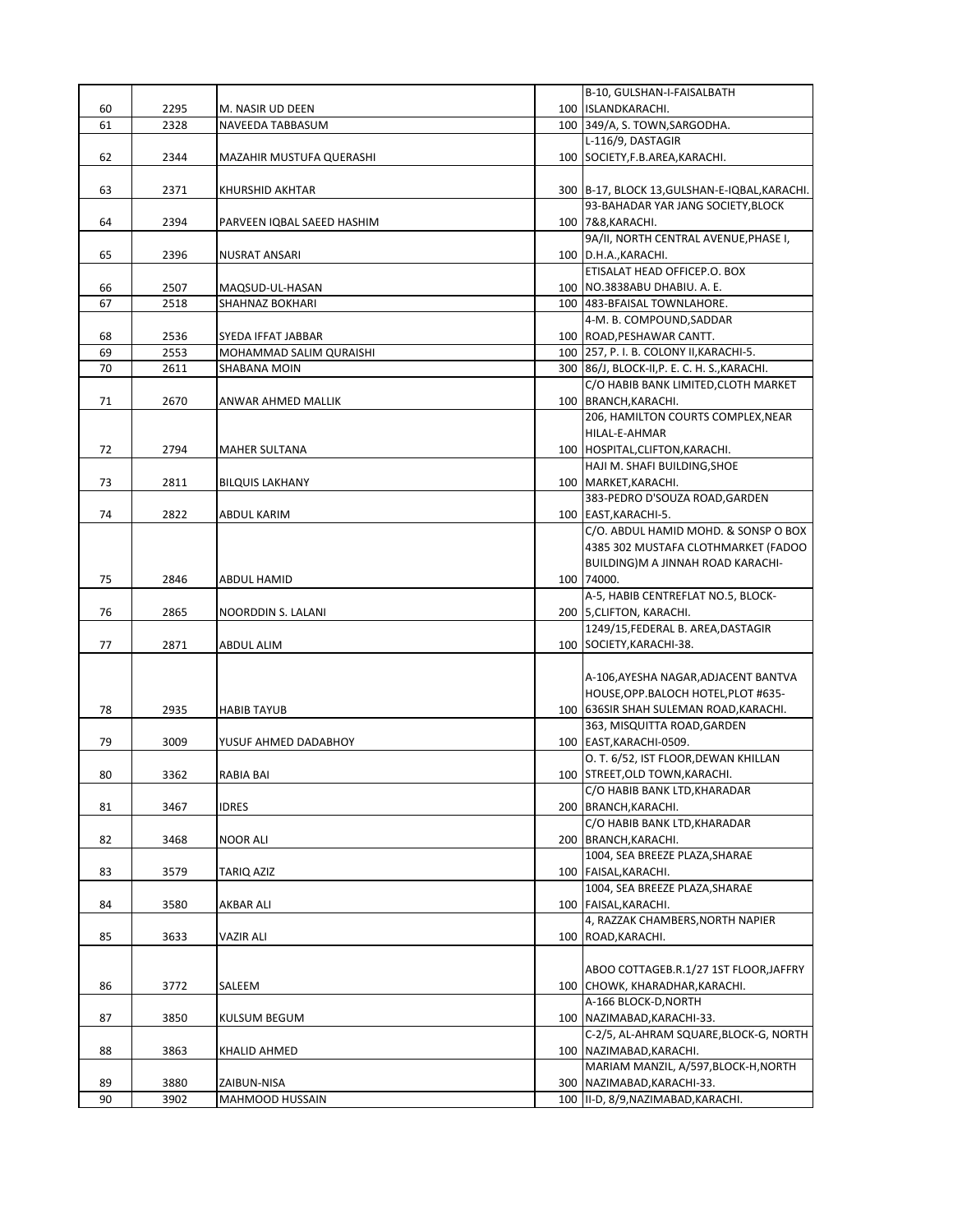|     |      |                          |         | F. NO.65, 5TH FLOOR, SABIR MANSION, SHAH        |
|-----|------|--------------------------|---------|-------------------------------------------------|
| 91  | 3935 | ABDUL AZIZ SULEMAN       |         | 100 WALIULLAH ROAD, KARACHI.                    |
|     |      |                          |         | FLAT NO. 6/48, ARSHI SQUARE, D'MELLO            |
| 92  | 4018 | ASIF                     |         | 100 ROAD, RB 3/15, KARACHI.                     |
| 93  | 4098 | <b>TASNEEM HYDARI</b>    |         | 300   190-D/2, P.E.C.H.S.KARACHI.               |
|     |      |                          |         |                                                 |
|     |      |                          |         | 78/1, 3RD COMMERCIAL STREETPHASE                |
| 94  | 4175 | YASMIN NASIR             |         | 100 IV, DEFENCE HOUSING AUTHORITYKARACHI.       |
|     |      |                          |         | 32-B, SINDHI MUSLIM HOUSING                     |
| 95  | 4222 | AMINA                    |         | 100 SOCIETY, KARACHI.                           |
|     |      |                          |         | 7-8T, HAJI SIDDIQ, QUETTA WALA                  |
|     |      |                          |         | BUILDING, ABBA SOOMAR STREET, GADI              |
| 96  | 4518 | AFROZ BANO               |         | 300 KHATAKARACHI.                               |
|     |      |                          |         | FLAT NO. 17, ENAM ELLAHI, CORNER                |
|     |      |                          |         | M.C.H.S., SHAHEED-E-MILLAT                      |
| 97  | 4561 | ROSHAN                   |         | 200 ROAD, KARACHI.                              |
| 98  | 4562 | NAEEMA KHATOON           |         | 100   1176/16, F. B. AREA, KARACHI.             |
|     |      |                          |         | B-99, BLOCK 'L', NORTH                          |
| 99  | 4607 | AZIZA QADIR              |         | 100 NAZIMABAD, KARACHI-33.                      |
|     |      |                          |         | LECT. IN PHYSICS, ST. JOSPH'S                   |
| 100 | 4643 | TAHIRA WAHEED            |         | 100 COLLEGE, KARACHI.                           |
|     |      |                          |         | 3/A, 5TH NORTH STREET, DEFENCE HOUSING          |
| 101 | 4684 | KISHWAR ZAHID            |         | 100 SOCIETY, KARACHI.                           |
|     |      |                          |         | (322-A), ALI MARKET, KORANGI-6, KARACHI-        |
| 102 | 4723 | <b>SERWAT REHANA</b>     | 100 31. |                                                 |
|     |      |                          |         | C/O PAKALON (PVT) LTD., III/C, ALHAROON         |
| 103 | 4740 | SARTAJ UDDIN QURESHI     |         | 100 GARDEN ROAD, KARACHI.                       |
|     |      |                          |         | O.T. 8/25, 5-HANIF MANZIL, HAMIR MUKHI          |
| 104 | 4750 | FARIDA ABU TALIF         |         | 100 LANE, KARACHI.                              |
|     |      |                          |         | 116-M, BACK SIDE, BLOCK 2,                      |
| 105 | 4839 | MALIK BASHIR AHMED       |         | 100   P.E.C.H.S., KARACHI.                      |
|     |      |                          |         |                                                 |
|     |      |                          |         | L-3115/2, METROVILLE NO.3, SECTOR 14-A,         |
| 106 | 4853 | <b>FAHIM IQBAL</b>       |         | 100 SCHEME NO.33, GULSHANE IQBAL, KARACHI.      |
| 107 | 4861 | <b>KHALID</b>            |         | 100   145-SHARFABAD STREET-10, KARACHI-5.       |
|     |      |                          |         |                                                 |
|     |      |                          |         | 15/2, 7TH FLOOR, ZAMZAMA STREET, PHASE-         |
|     |      |                          |         |                                                 |
| 108 | 4905 | NADEEM ALI               |         | 100 5, DEFENCE HOUSING AUTHORITY, KARACHI.      |
|     |      |                          |         |                                                 |
| 109 | 4922 | SHAMIM BARI              |         | 300   C-9, EASTERN SQUARE, F. B. AREA, KARACHI. |
|     |      |                          |         | C/O. YAKOOB GENERAL STORE, ELLIS                |
| 110 | 4966 | <b>NOOR MOHD</b>         |         | 100 STREET, KARACHI.                            |
|     |      |                          |         | A-376, SECTOR 11-A, NORTH                       |
| 111 | 5086 | MUHAMMAD ATHAR HUSSAIN   |         | 100 KARACHI, KARACHI.                           |
| 112 | 5091 | JAVED AKHTAR             |         | 100 E-53, YOUSAF PLAZA, KARACHI-38.             |
|     |      |                          |         | 362-364/2, CENTRAL COMMERCIAL                   |
| 113 | 5104 | RAHAT AMIR               |         | 100 AREA, P.E.C.H.S., KARACHI-29.               |
| 114 | 5208 | M. IBRAHIM               |         | 100 C-128, MEMON COLONY, HYDERABAD.             |
|     |      |                          |         | C/O TOP SILK CENTRE, RESHAM                     |
| 115 | 5259 | MUHAMMED AMIN            |         | 100 BAZAR, HYDERABAD.                           |
|     |      |                          |         | BUNGALOW # 29/3 STREET # 3CALTEX                |
| 116 | 5270 | DR. SUHAIL GULZAR        |         | 300 ROADNEAR LALAZARRAWALPINDI.                 |
| 117 | 5380 | SAMIA TOQEER             |         | 100 272-A, MODEL TOWN, GUJRANWALA.              |
|     |      |                          |         | GALI NO. 5, ISLAM PURACHAH                      |
| 118 | 5382 | MOHD. RAFIQ AWAN         |         | 100 MALLIANAWALA, GUJRANWALA.                   |
| 119 | 5397 | AQILA RASHID             |         | 100 22-D PEOPLES COLONY, FAISALABAD.            |
| 120 | 5401 | MULLICK MOHAMMAD ISHAQUE |         | 100   11-X-1, MADINA TOWN, FAISALABAD.          |
|     |      |                          |         | C/O CH. SADIQ ALI MAANCHIEF ENGINEER            |
|     |      |                          |         | ADMN:(POWER)WAPDA,425-WAPDA                     |
| 121 | 5425 | SURAYYA ZUBAIDA          |         | 100 HOUSE, LAHORE.                              |
| 122 | 5432 | ARIF-UL-ISALM            |         | 100 171, DHAMIYAL ROAD, RAWALPINDI.             |
|     |      |                          |         |                                                 |
|     |      |                          |         | C/O WYETH LOBORATRIES PAK LTD.10-11,            |
| 123 | 5449 | M. RAFIQUE USMAN         |         | 100   INDUSTRIAL AREA, GULBRUG III, LAHORE.     |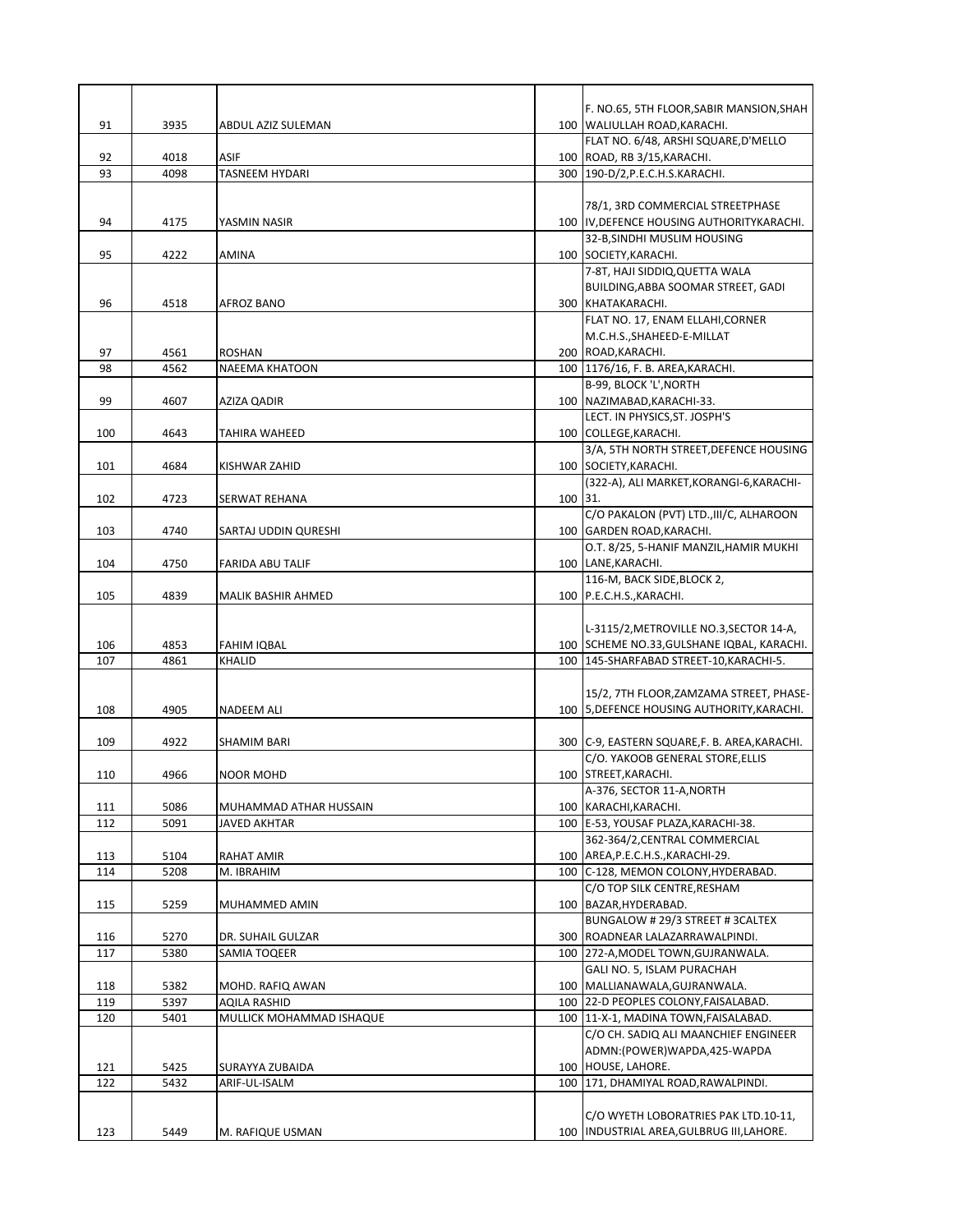| 124 | 5451 | SARWAT ISLAM                        | 100   146- P, GULBERG III, LAHORE.                                        |
|-----|------|-------------------------------------|---------------------------------------------------------------------------|
|     |      |                                     | FLAT L-4-1MAYMAR PLAZABLOCK 1GULSHAN-                                     |
| 125 | 5598 | NUSRAT ATIQ                         | 100 E-IQBAL, KARACHI.                                                     |
|     |      |                                     | 114, BAHADURABAD SOCIETY, ALAMGIR                                         |
| 126 | 5607 | S. NIZAMUDDIN AHMED                 | 100 ROAD, KARACHI-5.                                                      |
|     |      |                                     | R-18, PARADISE HOME, GULZAR-E-                                            |
| 127 | 5613 | <b>FAHIM AHMED</b>                  | 100 HIJRI, KARACHI.                                                       |
|     |      |                                     |                                                                           |
| 128 | 5615 | SAMINA IFFAT                        | 100 249, BAHADURABAD, BLOCK-3, KARACHI-5.                                 |
|     |      |                                     | A-19, STATE BANK FLATS, PREEDY                                            |
| 129 | 5641 | AHSAN NADEEM                        | 100   STREET, SADDAR, KARACHI-3.                                          |
|     |      |                                     | HOUSE NO. R-1230BLOCK NO. 17FEDERAL 'B'                                   |
| 130 | 5677 | RUKHSANA                            | 100 AREAKARACHI.                                                          |
| 131 | 5757 | MOHAMMED ILYAS QURESHI              | 300 886-A, SHADMAN COLONY, LAHORE.                                        |
|     |      |                                     | C/O HABIB BANK LIMITED, BOULTON                                           |
| 132 | 5786 | SYED ABDUL NASIR                    | 100   MARKET BRANCH, KARACHI.                                             |
|     |      |                                     | FLAT: 7, BLOCK-2-B, STREET - 25/I-                                        |
| 133 | 5788 | HUMERA SABRI                        | 100 8/1, ISLAMABAD.                                                       |
|     |      |                                     | 1578/15, DASTAGIR COLONY, FEDERAL B.                                      |
| 134 | 5795 | RAZIA SULTANA                       | 300 AREA, KARACHI-38.                                                     |
|     |      |                                     | A-166, BLOCK-D, NORTH                                                     |
| 135 | 5799 | <b>SEEMA YASMIN</b>                 | 100 NAZIMABAD, KARACHI.                                                   |
|     |      |                                     | 460, BLOCK-18, SAMANABAD, FEDERAL B.                                      |
| 136 | 5801 | ABDUL RAUF KHAN                     | 100 AREA, KARACHI.                                                        |
|     |      |                                     | P.O. BOX NO.8566SADDAR, KARACHI-3CODE-                                    |
| 137 | 5865 | SABINA                              | 100 744000                                                                |
|     |      |                                     | 14, HABIB MANZIL, BAHADUR YAR JANG                                        |
| 138 | 5867 | AMINA                               | 100   ROAD, SOLDIER BAZAR NO. 2, KARACHI-3.                               |
|     |      |                                     | HOUSE #328STREET #73SECTOR G-                                             |
| 139 | 5877 | SHAHNAZ PERVEEN                     | 100 11/2ISLAMABAD.                                                        |
|     |      |                                     | HOUSE # A 931SECTOR 11-ANORTH                                             |
| 140 | 5884 | HUSN-E-ARA NIKHAT HAFIZ             | 100 KARACHI, TOWNSHIPKARACHI.                                             |
|     |      |                                     | 206, HAMILTON COURTS COMPLEX, NEAR                                        |
|     |      |                                     | HILAL-E-AHMER                                                             |
| 141 | 5916 | HUSSAIN ALI                         | 100   HOSPITAL, CLIFTON, KARACHI.                                         |
| 142 | 5957 |                                     | 34, KULSUM TERRACE, MOOSA                                                 |
| 143 | 6015 | ALI RAZA<br>KHURSHID UMMAR FAROOQUI | 100   STREET, KHARADAR, KARACHI.<br>100 III-C, 13/17, NAZIMABAD, KARACHI. |
|     |      |                                     | 2, HABIB BANK PLAZA, I.I. CHUNDRIGAR                                      |
| 144 | 6064 | MOHAMMAD RAZA                       | 100 ROAD, KARACHI.                                                        |
|     |      |                                     |                                                                           |
|     |      |                                     | 21 RADIUM APARTMENT165 SUPARIWALA                                         |
| 145 | 6067 | ABDUL MALIK                         | 100 STREETGARDEN EASTKARACHI.                                             |
| 146 | 6099 | <b>FAZAL ELHAI</b>                  | 100 215-N, SAMANABAD, LAHORE.                                             |
|     |      |                                     | C/O. RAZIA KHANDWALA, A-12, K D A-                                        |
| 147 | 6138 | KULSUM GANNY                        | 100   I, KARACHI-8 (75350).                                               |
|     |      |                                     | STAFF BUNGALOW, COLLEGE OF HOME                                           |
| 148 | 6503 | ABDUL RAHIM                         | 100 ECONOMICS, STADIUM ROAD, KARACHI.                                     |
|     |      |                                     |                                                                           |
|     |      |                                     | FLAT NO.103, 1ST FLOOR, METRO PALANCE,                                    |
| 149 | 6887 | YASMIN IQBAL                        | 300 J.M. 713/3, JAMSHED ROAD NO.3, KARACHI                                |
| 150 | 6944 | MUHAMMAD AKBAR SAEED                | 100 2-A-4/31, NAZIMABAD, KARACHI-18.                                      |
| 151 | 6953 | MOHD MAHFOOZUL BARI                 | 100   1103/9, DASTAGIR SOCIETY, KARACHI.                                  |
|     |      |                                     | HOUSE NO.1139-C, STREET                                                   |
| 152 | 6979 | <b>GHUNCHA GUL</b>                  | 300 NO.24/B, MEHMOODABAD, KARACHI.                                        |
|     |      |                                     | NOR MANZIL, 1ST FLOOR, MANSFIELD                                          |
| 153 | 6990 | ABBAS ALI                           | 300 STREET, SADDAR, KARACHI.                                              |
|     |      |                                     | C/O AL-HAMZA CARYANA STORE, PAK                                           |
|     |      |                                     | JAMORIA COLONY, P.N.S. SHIFA                                              |
| 154 | 6998 | NAZIR AHMED                         | 100 ROAD, KARACHI.                                                        |
|     |      |                                     | 21 KALI CENTRE 4TH FLOOR7/5 R.B                                           |
| 155 | 7032 | HINA M. ILYAS                       | 100 QIMATRAY ROADARAMBAGHKARACHI.                                         |
|     |      |                                     | 502/D-2, SHAMA PLAZA, G. ALLANA                                           |
| 156 | 7286 | HASAN ABBAS                         | 200 ROAD, KHARADER, KARACHI.                                              |
| 157 | 7388 | SHAKIR ISHTIAQ                      | 100   167-H/3, P.E.C.H.S., KARACHI.                                       |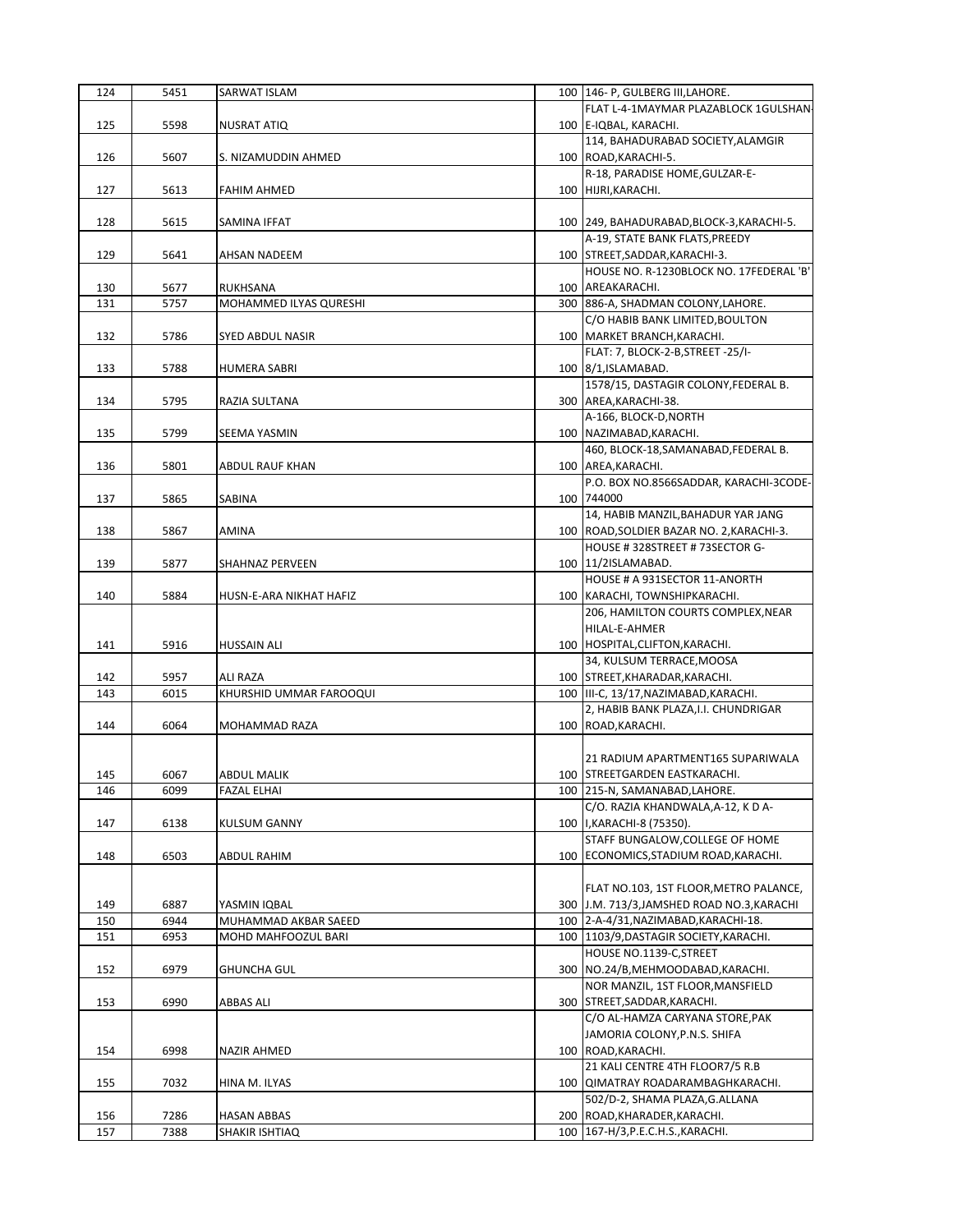|     |      |                            |         | HOUSE NO. 6-S-12, KASHAN-E-QURESHI, NEW                  |
|-----|------|----------------------------|---------|----------------------------------------------------------|
|     |      |                            |         | SHALIMAR COLONY, MULTAN ROAD, LAHORE-                    |
| 158 | 7521 | MUSSARAT IQBAL QURESHI     | 100 25. |                                                          |
|     |      |                            |         | 111-B AYUB ROAD, NEW SHAD                                |
| 159 | 7524 | ABBASIA BEGUM              |         | 100 BAGH, LAHORE.                                        |
|     |      |                            |         | C/O MOHD YOUSAF, BLOCK-27, H-15-ST-                      |
| 160 | 7535 | KANEEZ FATMUA              |         | 100 3, SARGODHA.                                         |
|     |      |                            |         | BAWANI CHALI, S.I.T.E., MANGHOPIR                        |
| 161 | 7768 | SAFDAR HUSSAIN             |         | 100 ROAD, KARACHI.                                       |
|     |      |                            |         | 1388, KHUDADAD KHAN, QISSA                               |
| 162 | 8166 | SHAKEEL AHMED              |         | 100 KHAWANI, PESHAWAR-25000.                             |
|     |      |                            |         | D-33, BLOCK-H, NORTH                                     |
| 163 | 8247 | JAMALUD DIN QURESHI        |         | 100 NAZIMABAD, KARACHI.                                  |
|     |      |                            |         | B-8, HAROON HEIGHTSSECTOR 11-KNORTH                      |
| 164 | 8277 | KAHKASHAN SULTANA          |         | 100 KARACHI TOWNKARACHI.                                 |
| 165 | 8289 | MASROOR A. SIDDIQUI        |         | 200 214/9, FEDERAL B. AREA, KARACHI.                     |
|     |      |                            |         | B-12, SHAHAR BANO PLAZA, BLOCK-14,                       |
| 166 | 8293 | SHEIKH MOHAMED IQBAL WALLY |         | 100 FEDERAL B. AREA, KARACHI-38.                         |
|     |      |                            |         | B-12, SHAHAR BANO PLAZA, BLOCK-14,                       |
| 167 | 8294 | RAISA BEGUM                |         | 100 FEDERAL B. AREA, KARACHI-38.                         |
|     |      |                            |         | 205-ALMUSHTARI SQUARE, V-E-9,                            |
| 168 | 8300 | MOHAMMED NAEEM             |         | 3,000 NAZIMABAD NO 5, KARACHI-74600.                     |
|     |      |                            |         | B-58, BLOCK-A, NORTH                                     |
| 169 | 8318 | MANZUR AHMAD               |         | 100 NAZIMABAD, KARACHI.                                  |
|     |      |                            |         | P.S.HEALTH CENTREMINISTRY OF THE                         |
| 170 | 8322 | SHARFUDDIN AHMED           |         | 100   INTERIORP.O. BOX 13BAHRAIN.                        |
|     |      |                            |         | A-583, BLOCK-H, NORTH                                    |
| 171 | 8342 | SHAFIQ MOHAMMAD KHAN       |         | 100 NAZIMABAD, KARACHI-33.                               |
|     |      |                            |         |                                                          |
|     |      |                            |         | 19/C RAHAT LANE-2RAHAT COMMERCIAL                        |
| 172 | 8402 | MAQSOOD ALI KHAN           |         | 100   AREAD.H.A PHASE VIKARACHI.                         |
|     |      |                            |         | 502/D-2, SHAMA PLAZA, G. ALLANA                          |
| 173 | 8495 | SAKINA BANOO RAZA HUSSAIN  |         | 300 ROAD, KHARADER, KARACHI.                             |
| 174 | 8515 | <b>QURATUL-AIN</b>         |         | 100 O. T. 6/51, KAGZI BAZAR, KARACHI.                    |
| 175 | 8516 | SAMEER                     |         | 100 O. T. 6/51, KAGZI BAZAR, KARACHI.                    |
|     |      |                            |         | C/0 MR. M. RAFIQ, 18/3 LY 6, SABIR                       |
|     |      |                            |         | MANSION, FIRST FLOOR, SHAH WALIULLAH                     |
| 176 | 8559 | MARIAM HAJI AHMED          |         | 100 ROAD, KARACHI.                                       |
|     |      |                            |         | 1212/19, ALNOOR SOCIETY, F. B.                           |
| 177 | 8632 | AFZAL HUSSAIN              |         | 100 AREA, KARACHI.                                       |
| 178 | 8634 | M.A. RASHID ANSARI         |         | 100  II/121-M, P.E.C.H.S., KARACHI-75400.                |
| 179 | 8641 | MUHAMMED RAFI BHATTI       |         | 100 C/O P.O. BOX 8067, P.E.C.H.S., KARACHI.              |
|     |      |                            |         | C/O PAKISTAN PETROLEUM LTD,4TH FLOOR,                    |
|     |      |                            |         | PIDC HOUSEM & P                                          |
|     |      |                            |         | DEPARTMENTDR.ZIAUDDIN AHMED RD                           |
| 180 | 8676 | KHURSHEED ANWAR            |         | 100 KARACHI.<br>2, MIAN JABBAR CENTRE, PLOT BC/2, BLOCK- |
| 181 | 8692 | FAROOQ ISMAIL              |         | 100 9, CLIFTON, KARACHI.                                 |
|     |      |                            |         | FLAT K3/II, 1ST FLOOR, MAYMAR                            |
|     |      |                            |         | AVENUE, BLOCK-4, GULSHAN-E-                              |
| 182 | 8693 | HABIB AHMED KHAN           |         | 100   IQBAL, KARACHI.                                    |
|     |      |                            |         | 22, 2ND FLOOR, VALIKA CHAMBER, NEW                       |
| 183 | 8737 | MOHD. TARIQ                |         | 200 CHALLI, KARACHI.                                     |
|     |      |                            |         | 18-HABIB CENTRE, LIAQAT                                  |
| 184 | 8810 | KHALIL KHAN                |         | 100 COLONY, HYDERABAD.                                   |
|     |      |                            |         | C/O MR. M. YUNUS, AWAL MADINA                            |
|     |      |                            |         | MANZIL, N.P. 3/111, 2ND FLOOR, FLAT-                     |
| 185 | 8993 | HASHIM                     |         | 100 6, KAMAL GALI, KARACHI.                              |
|     |      |                            |         | C/O MR. M. YUNUS, AWAL MADINA                            |
|     |      |                            |         | MANZIL, N.P. 3/111, 2ND FLOOR, FLAT-                     |
| 186 | 8994 | JAFFRI                     |         | 100 6, KAMAL GALI, KARACHI.                              |
|     |      |                            |         | A. QADIR MANSION, 3RD FLOOR, NEAR                        |
|     |      |                            |         | MADINA MASJID, PUNJABI CLUB,                             |
| 187 | 8995 | RUKHSANA SALEH MOHD        |         | 100 KHARADAR, KARACHI.                                   |
|     |      |                            |         |                                                          |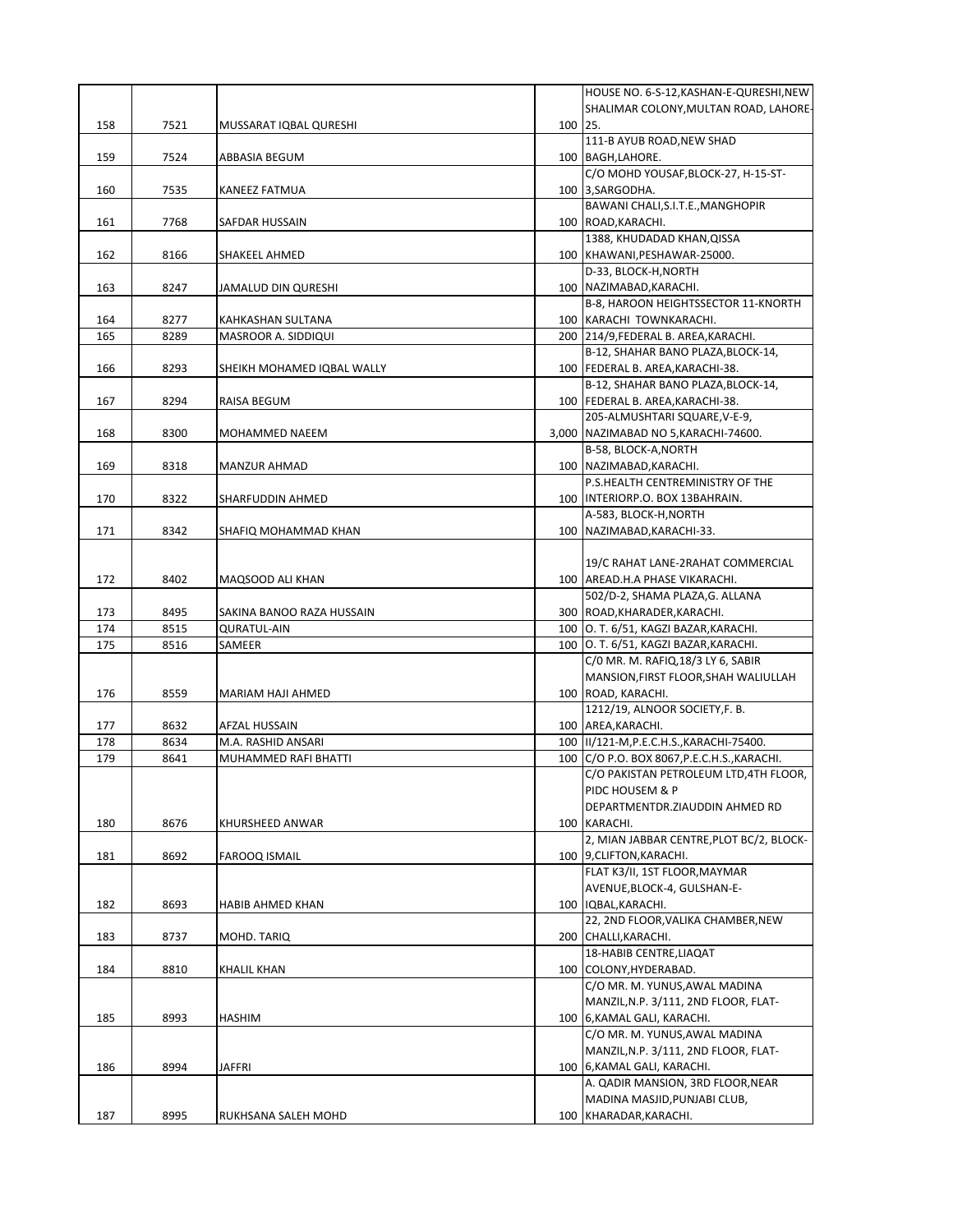|     |       |                              |          | A. QADIR MANSION, 3RD FLOOR, NEAR              |
|-----|-------|------------------------------|----------|------------------------------------------------|
|     |       |                              |          | MADINA MASJID, PUNJABI CLUB,                   |
| 188 | 8996  | SHAHNILA UMER ISMAIL         |          | 100 KHARADAR, KARACHI.                         |
|     |       |                              |          | A. QADIR MANSION, 3RD FLOOR, NEAR              |
|     |       |                              |          | MADINA MASJID, PUNJABI CLUB,                   |
| 189 | 8997  | SABRA SHAFI MOHD             |          | 100 KHARADAR, KARACHI.                         |
|     |       |                              |          |                                                |
| 190 | 9407  | HUMAYUN SADIQ                |          | 100 KDA SCH 1-A, HOUSE NO.C148/2, KARACHI-8.   |
|     |       |                              |          | 63/III, KH-E-BADAR, PHASE VI, DEFENCE          |
| 191 | 9424  | AZRA RAZA                    |          | 100 SOCIETY, KARACHI.                          |
|     |       |                              |          |                                                |
|     |       |                              |          | 58, C.P. & BERAR SOCIETY, BLOCK 7/8, MAIN      |
| 192 | 9468  |                              |          | 300 AMIR KHUSROO ROAD, KARACHI-8.              |
|     |       | <b>MALIK NAZ</b>             |          |                                                |
|     |       |                              |          |                                                |
|     |       |                              |          | 79-OVERSEAS CO-OPERATIVEHOUSEING               |
|     |       |                              |          | SOCIETY, BLOCK 7/8, NEAR, BAHADURABAD          |
| 193 | 9471  | ASIF GHULAM MOHD             |          | 100 POLICESTATION, KARACHI.                    |
|     |       |                              |          | D-11, SHAH FAISAL TOWN, MALIR                  |
| 194 | 9512  | MAJOR NADEEM AHMAD (RETD)    |          | 100 HALT, KARACHI-27.                          |
| 195 | 9547  | MOHAMMAD KHALID GHAZNAVI     |          | 100 A-190-D, NORTH NAZIMABAD, KARACHI.         |
|     |       |                              |          | M.OSMAN VOHRA5-MAIN ROADAL-NAJAF               |
| 196 | 9735  | M. OSMAN VOHRA               |          | 100 COLONY, FAISALABAD.                        |
|     |       |                              |          | B-9, AL-HUSAIN C.H. SOCIETY, GRE 403,          |
| 197 | 9742  | AMIRALI MACKWANI             |          | 100   VIOLET STREET, KARACHI-5.                |
|     |       |                              |          | OCCIDENTAL OIL COMPANY, P.O.BOX                |
| 198 | 9778  | UBAIDULLAH PIRACHA           |          | 100 1325, ISLAMABAD.                           |
|     |       |                              |          | 31A PLATINUM SOCIETY, 254 LOBO                 |
| 199 | 10070 | MANSOOR ALI W. PIRALI        |          | 300 STREET, GARDEN WEST, KARACHI.              |
|     |       |                              |          | A-822, BLOCK-H, NORTH                          |
| 200 | 10492 | <b>FARHAT KHAN</b>           |          | 100 NAZIMABAD, KARACHI.                        |
|     |       |                              |          | B-9, AL-HUSAIN C.H. SOCIETY, GRE-403,          |
| 201 | 10495 | AMIRALI MACKWANI             |          | 100   VIOLET STREET, KARACHI-5.                |
|     |       |                              |          | C/O. MADINA OIL MILLS, BARNAL                  |
|     |       |                              |          | CHOCK, JODIA BAZZAR, N.P. 11/15, KARACHI-      |
| 202 | 10519 | ABDUL SATTAR                 | $300$ 2. |                                                |
|     |       |                              |          | C/O. HABIB BANK LIMITED, ZONAL                 |
| 203 | 10556 | MUHAMMAD AZIMULLAH           |          | 200 OFFICE, JHANG.                             |
|     |       |                              |          |                                                |
| 204 | 10581 | <b>FAIYAZ HUSAIN SIDDIQI</b> |          | 100   F-46/715, RISALA ROAD, HYDERABAD (SIND). |
| 205 | 10611 | M. AHMED SHAMSI              |          | 300 D-197, BLOCK-5, CLIFTON, KARACHI.          |
|     |       |                              |          | AZAD APARTMENTS, FLAT C-2,2ND FLOOR,           |
|     |       |                              |          | A.M. NO.19, OFF: AKBAR ROAD & FRERE            |
| 206 | 10637 | MOHAMMAD QASIM MULLAH        |          | 300 ROAD, KARACHI-1.                           |
|     |       |                              |          | 26-C, INTELLIGENCE SCHOOL, M.T. KHAN           |
|     |       |                              |          | 100 ROAD, KARACHI-1.                           |
| 207 | 10647 | MOHAMMAD SADIQ               |          | C/O S. KHALID IBRAHIM & CO., MARRIOT           |
|     |       |                              |          |                                                |
| 208 | 10651 | <b>NADEEM KHALID</b>         |          | 100 ROAD, KATCHI GALI NO.1, KARACHI.           |
| 209 | 10654 | ABDUL BARI FAROOQI           |          | 200 84, MILLAT COLONY, RAWALPINDI.             |
|     |       |                              |          | 401, 4th FLOOR, O.T.3/42GOW                    |
| 210 | 10659 | SHEIKH MOHAMMAD SHAFI        |          | 100 GALIMITHADARKARACHI.                       |
| 211 | 10669 | SYED IKRAM ALI               |          | 600   A-271-A, NORTH NAZIMABAD, KARACHI.       |
|     |       |                              |          | B-65, BLOCK 4-A, GULSHAN-E-                    |
| 212 | 10673 | SHAMSHAD ALI                 |          | 200   IQBAL, KARACHI.                          |
| 213 | 10766 | ZIA UDDIN AHMED              |          | 100 7-B, COLONY NO.1, BATAPUR, LAHORE.         |
|     |       |                              |          |                                                |
|     |       |                              |          | NATIONAL BANK OF PAKISTAN BLDGHEAD             |
| 214 | 10793 | NATIONAL BANK OF PAKISTAN    |          | 1,000 OFFICE, I.I. CHUNDRIGAR ROAD, KARACHI.   |
|     |       |                              |          |                                                |
| 215 | 10821 | MOHAMMAD ZAKARIYA            |          | 100 1122/3 HUSSAINABADF.B. AREAKARACHI         |
|     |       |                              |          | GOSHA-E-REHMATBOSAN ROAD,                      |
| 216 | 10892 | ASHFAQ AHMAD MIAN            |          | 800 GULGASHTMULTAN                             |
|     |       |                              |          | 6-IQBAL BUILDINGNANAK WADA CHANDBIBI           |
| 217 | 10895 | SHAMIM AHMED                 |          | 100 ROADKARACHI                                |
|     |       |                              |          |                                                |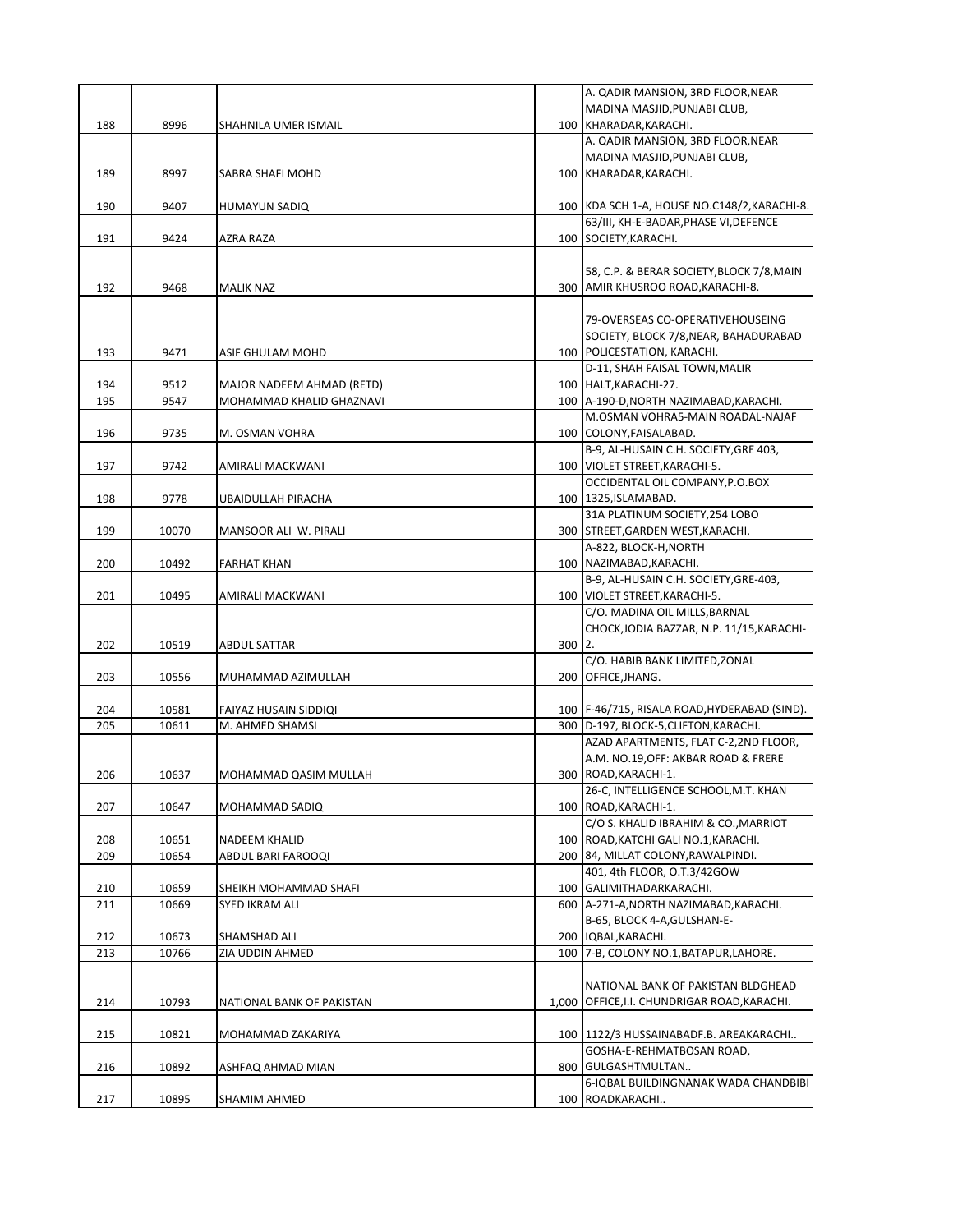|     |       |                        |          | 297-DELHI MERCANTILESOCIETY, HYDER ALI    |
|-----|-------|------------------------|----------|-------------------------------------------|
|     |       |                        |          | ROADOFF SHAHEED-E-MILLAT                  |
| 218 | 10902 | FEROZE AHMED KATHURIA  |          | 200 ROADKARACHI-5.                        |
|     |       |                        |          | 297-DEHLI MERCANTILESOCIETY, HYDER ALI    |
|     |       |                        |          | ROADOFF SHAHEED-E-MILLAT                  |
| 219 | 10903 | <b>NARGIS FEROZE</b>   |          | 500 ROADKARACHI-5.                        |
|     |       |                        |          | 297-DELHI MERCANTILESOCIETY, HYDER ALI    |
|     |       |                        |          | ROADOFF SHAHEED-E-MILLAT                  |
| 220 | 10904 | ADNAN AHMED FEROZE     |          | 100 ROADKARACHI-5.                        |
|     |       |                        |          | C-51, BLOCK-6, FEDERAL B. AREAKARACHI-    |
| 221 | 10923 | MUHAMMED ABDUL WAHAB   |          | 900 75950                                 |
| 222 | 10955 | TAHIRA BEGUM           |          | 100 H-36/1, MALIR COLONYKARACHI-37.       |
| 223 | 10958 | SHABBIR AHMED SHAKIR   |          | 400 H-36/1. MALIR COLONYKARACHI-37.       |
|     |       |                        |          | F.51/1, BLOCK-8, SCHEME NO.5,             |
|     |       |                        |          |                                           |
| 224 | 11061 | NIDA JAN MOHD          |          | 100 KEHKASHANCLIFTON, KARACHI.            |
|     |       |                        |          | FLAT #309 MADIAN BAA APPT.55 J.M.         |
|     |       |                        |          | MUSLIMABADNEW M A JINNAH                  |
| 225 | 11067 | HUSSAIN ADAM           |          | 100 ROADKARACHI.                          |
|     |       |                        |          | C/O. MANDVIWALLA TRADING CO.86-NEW        |
|     |       |                        |          | CLOTH MARKETM.A. JINNAH ROADKARACHI-      |
| 226 | 11074 | KASSIM ALI MANDVIWALA  | $200$ 2. |                                           |
|     |       |                        |          | F-40/1, BLOCK-8, KEHKASHAN                |
| 227 | 11075 | SULTAN ASHRAF KHAN     |          | 200 CLIFTONKARACHI.                       |
|     |       |                        |          | C/O. MOHAMMAD SAAD MANIAR45-              |
|     |       |                        |          | KARACHI STOCK EXCHANGEBLDG. I.I.          |
| 228 | 11077 | <b>FAREED IQBAL</b>    |          | 1,000 CHUNDRIGAR ROADKARACHI.             |
|     |       |                        |          | C/O. MR. MOHAMMAD NAEEM205-               |
|     |       |                        |          | ALMUSHTARI SQUAREV-E-9, NAZIMABAD         |
| 229 | 11099 | <b>RIAZ RAZI</b>       |          | 100   NO 5, KARACHI-74600.                |
|     |       |                        |          | C/O. MR. MOHAMMAD NAEEM205-               |
|     |       |                        |          |                                           |
|     |       |                        |          | ALMUSHTARI SQUARE, V-E-9, NAZIMABAD       |
| 230 | 11100 | TAHIR IQBAL            |          | 100 NO.5KARACHI.74600.                    |
|     |       |                        |          | <b>18 STOCK EXCHANGE BLDGSTOCK</b>        |
| 231 | 11129 | MOHAMMED ASHRAF        |          | 100 EXCHANGE ROADKARACHI.                 |
| 232 | 11160 | ABDUL HAKIM            |          | 100 4-D, 1/20, NAZIMABAD NO.4KARACHI.     |
| 233 | 11161 | NAJMUL ISLAM           |          | 100 4-D, 1/20, NAZIMABAD NO.4KARACHI.     |
|     |       |                        |          | A-3, 4TH FLOOR AL-MOMIN                   |
|     |       |                        |          | PLAZAMOHAMMAD BIN QASIM                   |
| 234 | 11167 | AQEEL HAJI KARIM DADA  |          | 100 ROADKARACHI.                          |
|     |       |                        |          |                                           |
| 235 | 11173 | MOHD JAMIL             |          | 100 C-38, BLOCK-17GULSHAN-E-IQBALKARACHI. |
|     |       |                        |          | C/O. S.M. HUSAINYMEMBER (106)LAHORE       |
|     |       |                        |          | STOCK EXCHANGE17-BANK SQUARE              |
| 236 | 11180 | MIAN ATHAR MAHMOOD     |          | 100 LAHORE.                               |
| 237 | 11188 | <b>GHOUS MOHAMMAD</b>  |          | 100 21-BAHADURABADBLOCK 7/8, KARACHI.     |
| 238 | 11212 | S.M.ABDULLA            |          | 200 21-FARAN H.SOCIETYBLOCK-3KARACHI.     |
| 239 | 11229 | MUHAMMAD SHAMIM ASHRAF |          | 100 P.O.BOX 12376KARACHI 75500.           |
| 240 | 11237 | ZEBA                   |          | 1,800 21-FARAN H.SOCIETYBLOCK-3KARACHI    |
| 241 | 11243 | SUMAIYA KHALID         |          | 200 21, FARAN H. SOCIETYBLOCK-3KARACHI.   |
|     |       |                        |          | 498/3 FEDERAL B AREAKUTIYANA MEMON        |
| 242 | 11266 | <b>FURQAN</b>          |          | 100 COLONYKARACHI.                        |
|     |       |                        |          | 78/1 KHAYABAN-E-BADARDEFENCE              |
|     |       |                        |          |                                           |
| 243 |       |                        |          |                                           |
|     |       |                        |          | HOUSING AUTHORITYPHASE-V, KARACHI-        |
|     | 11270 | KHWAJA NAEEM SAEED     |          | 500 75500.                                |
|     |       |                        |          | 224-D, BLCOK-21ST FLOOR,                  |
| 244 | 11290 | MOHAMMAD ABDUL QADIR   |          | 200   P.E.C.H.S.KARACHI.                  |
|     |       |                        |          | F-29, BLOCK-7KDA SCHEME-                  |
| 245 | 11293 | AZIZ DAWOOD SALEH      |          | 200 SCLIFTONKARACHI.                      |
|     |       |                        |          | C/O MR. MOHAMMAD NAEEM205-                |
|     |       |                        |          | ALMUSHTARI SQUARE, V-E-9, NAZIMABAD       |
| 246 | 11303 | HAFEEZ-UR-REHMAN       |          | 100 NO.5KARACHI-74600.                    |
| 247 | 11312 | NILOFER PARVEZ         |          | 100   148-P GULBERG-2LAHORE-54660.        |
|     |       |                        |          | ACCOUNTS OFFICERAL-NOOR SUGAR MILLS       |